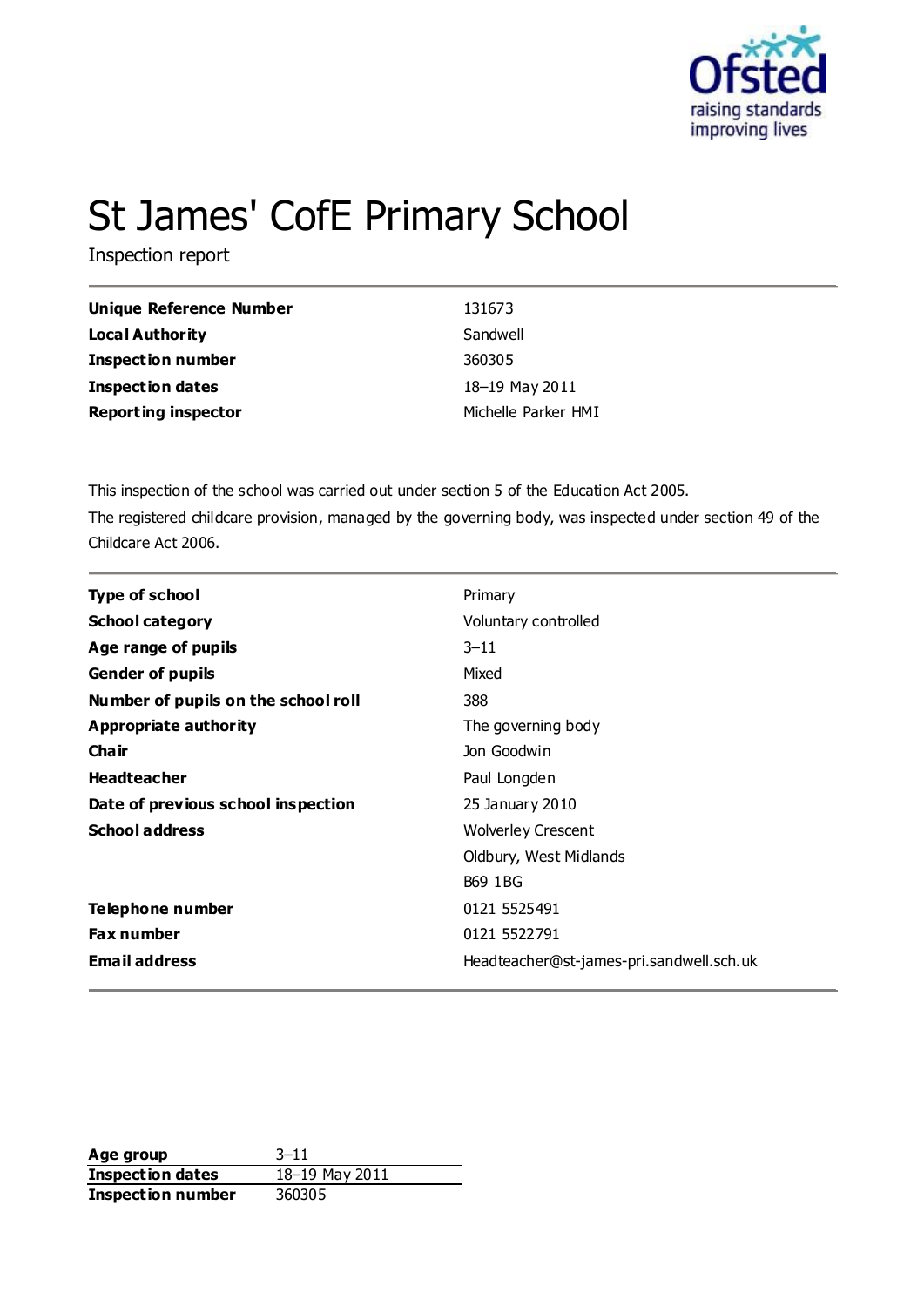| Registered Childcare provision               | Breakfast club           |
|----------------------------------------------|--------------------------|
| Number of children on roll in the registered | 16                       |
| childcare provision                          |                          |
| Date of last inspection of registered        | Not previously inspected |
| childcare provision                          |                          |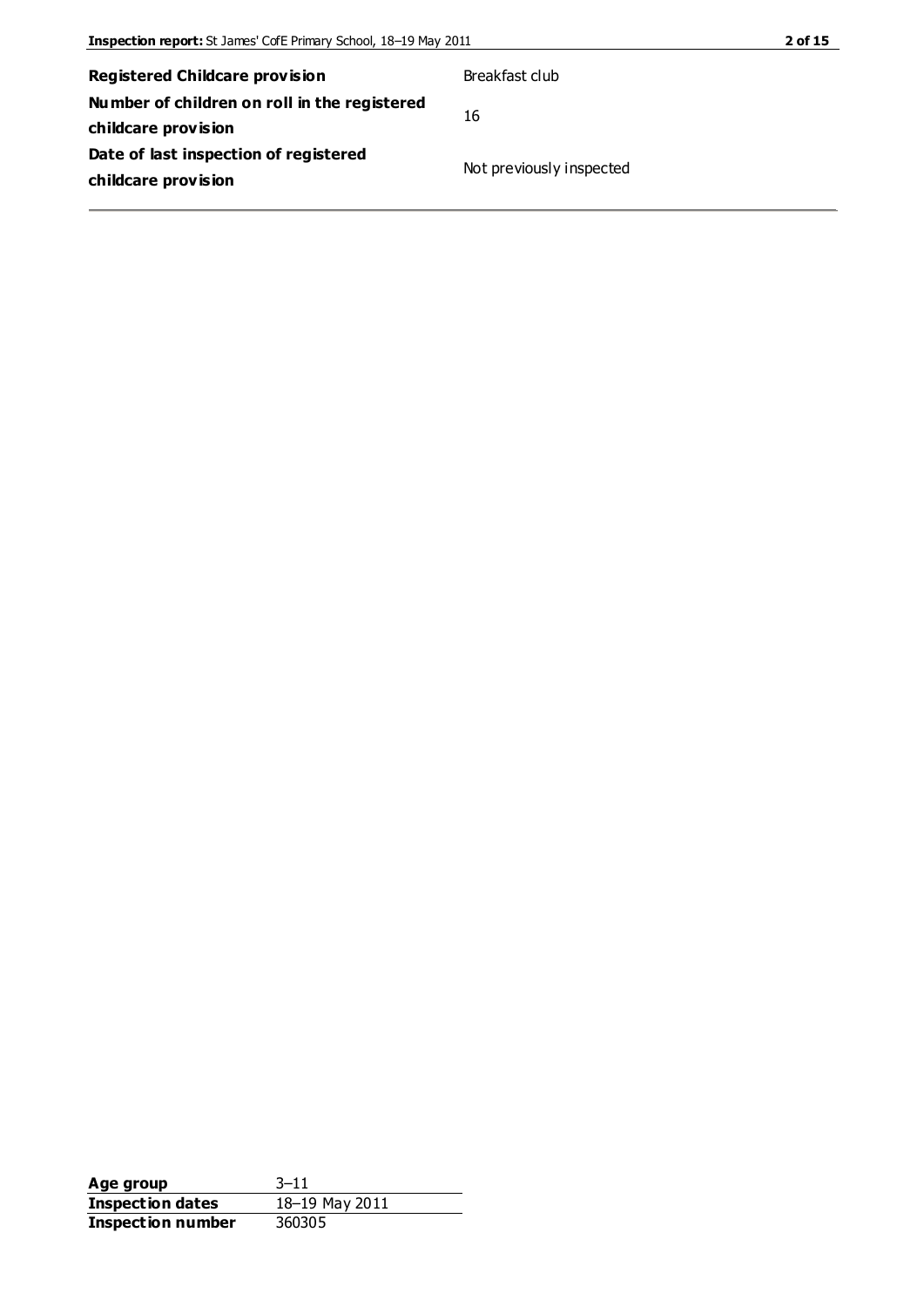The Office for Standards in Education, Children's Services and Skills (Ofsted) regulates and inspects to achieve excellence in the care of children and young people, and in education and skills for learners of all ages. It regulates and inspects childcare and children's social care, and inspects the Children and Family Court Advisory Support Service (Cafcass), schools, colleges, initial teacher training, work-based learning and skills training, adult and community learning, and education and training in prisons and other secure establishments. It assesses council children's services, and inspects services for looked after children, safeguarding and child protection.

Further copies of this report are obtainable from the school. Under the Education Act 2005, the school must provide a copy of this report free of charge to certain categories of people. A charge not exceeding the full cost of reproduction may be made for any other copies supplied.

If you would like a copy of this document in a different format, such as large print or Braille, please telephone 0300 123 4234, or email **[enquiries@ofsted.gov.uk](mailto:enquiries@ofsted.gov.uk)**.

You may copy all or parts of this document for non-commercial educational purposes, as long as you give details of the source and date of publication and do not alter the documentation in any way.

To receive regular email alerts about new publications, including survey reports and school inspection reports, please visit our website and go to 'Subscribe'.

Royal Exchange Buildings St Ann's Square Manchester M2 7LA T: 0300 123 4234 Textphone: 0161 618 8524 E: **[enquiries@ofsted.gov.uk](mailto:enquiries@ofsted.gov.uk)**

W: **[www.ofsted.gov.uk](http://www.ofsted.gov.uk/)**

© Crown copyright 2011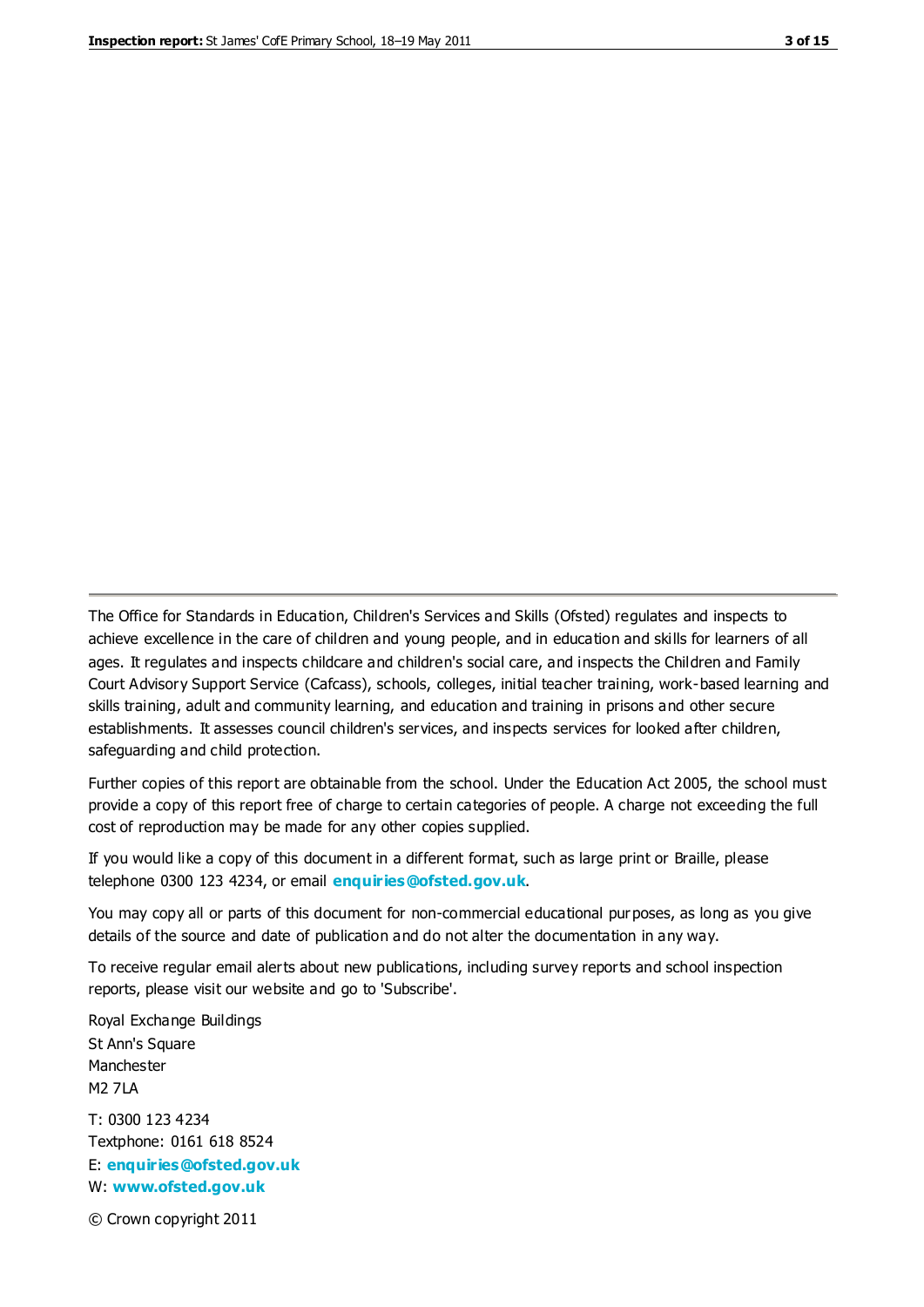# **Introduction**

This inspection was carried out one of Her Majesty's Inspectors and two additional inspectors. Inspectors visited 29 lessons and observed all teachers. Meetings were held with parents, carers, groups of pupils, and the Chair of the Governing Body, staff and educational partners. Inspectors observed the school's work, and looked at whole school planning, teachers' planning and school policies. In total 108 parent and carer questionnaires were analysed. The team also analysed responses on 106 pupil questionnaires and 39 staff questionnaires.

The inspection team reviewed many aspects of the school's work. It looked in detail at a number of key areas.

- How effective is teaching and learning, in the Early Years Foundation Stage and both key stages, in meeting the needs of all pupils, especially those known to be eligible for free school meals, and is teaching sufficiently challenging?
- $\blacksquare$  How effectively does the school's tracking and assessment systems identify pupils who need intervention and support and does it ensure there is appropriate challenge for every pupil?
- How effective are leaders and managers at all levels in holding staff to account and raising their expectations of pupils?

# **Information about the school**

The school is larger than most primary schools. The proportion of pupils with special educational needs and/or disabilities is above average. The number of pupils joining or leaving the school part-way through their education is very high in some year groups. The proportion of pupils known to be eligible for free school meals is almost twice the national average. Most pupils are of White British heritage with a few pupils coming from minority ethnic backgrounds. The school has achieved Platinum Healthy School status, the Basic Skills Quality mark and Arts Mark Gold standard.

At its last inspection in January 2010, the school was given a notice to improve because it was performing less well than could be reasonably expected. Significant improvements were required in relation to English and mathematics. One of Her Majesty's Inspectors monitored the school's progress in July 2010. The school was judged to be making satisfactory progress in addressing the issues for improvement and in raising the pupils' achievement.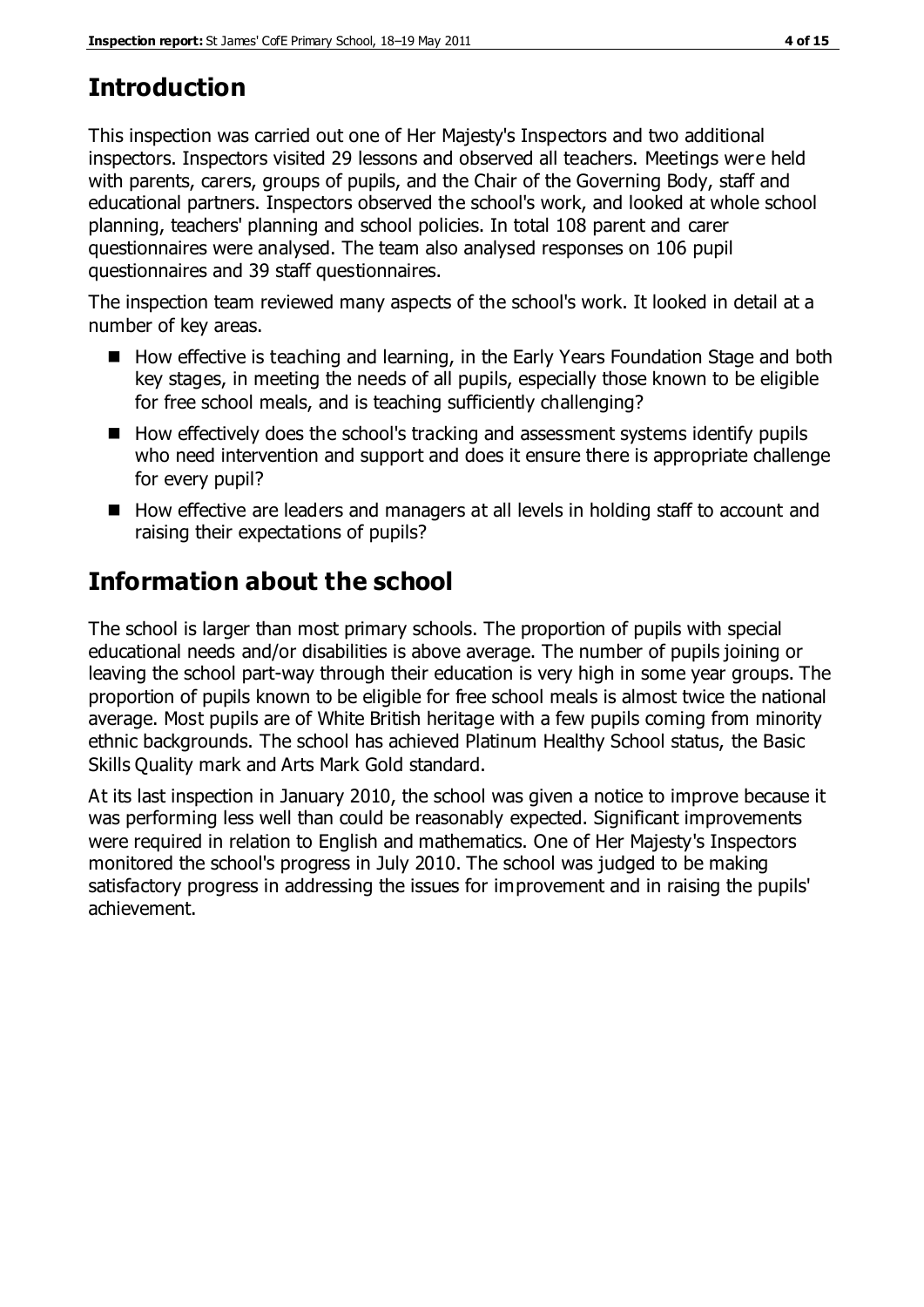# **Inspection judgements**

| Overall effectiveness: how good is the school?  | 3 |  |
|-------------------------------------------------|---|--|
| The school's capacity for sustained improvement | 3 |  |

# **Main findings**

In accordance with section 13 (5) of the Education Act 2005, Her Majesty's Chief Inspector is of the opinion that the school no longer requires significant improvement.

This is a satisfactory school that is rapidly improving. This is because the headteacher and staff have worked determinedly and successfully to address the recommendations from the previous inspection. Leadership from the headteacher is outstanding. His energy and drive have encouraged all the staff and fused them into an effective team. The reorganisation of the senior leadership team has reinvigorated and empowered them, so that they work together effectively. The governing body now confidently hold the school to account. Self-evaluation provides an accurate picture of the school's strengths and areas for development. As a result, the school now has adequate and a growing capacity for sustained improvement. This is clearly seen in the day-to-day workings of the school. The senior team uses data to accurately monitor, effectively plan and hold staff to account. All staff are now clear about their roles and responsibilities.

Attainment at the end of Key Stage 2 is average for all groups of pupils. The school effectively monitors and tracks different groups of pupils, including those whose circumstances may make them vulnerable, those pupils known to be eligible for free school meals and those with special educational needs and/or disabilities, so that they make similar progress to others. The re-organisation of the Early Years Foundation Stage area has ensured that this is used more successfully. Children frequently use the outdoor area. Improvements in assessment processes ensure that staff now have a clearer and more accurate view of attainment on entry and the progress made by the youngest children, especially in teacher-led activities. However, systems are not sufficiently developed to ensure that independent learning and child-initiated play provide high quality learning at all times.

Pupils' progress in lessons has improved and is at least satisfactory and increasingly good, because teachers have higher expectations of pupils and plan better to meet their needs. Teaching and learning are satisfactory. Teaching in English and mathematics has improved because teachers now understand pupils' achievement information and use this to ensure tasks are better matched to the learning needs of all pupils. Teachers make effective use of assessment information during lessons but occasionally marking is not used well and so pupils' understanding of how to improve their work is not effectively promoted. Behaviour in lessons and around the school is good. Pupils increasingly enjoy coming to school and attendance has improved to average. The school has rightly identified that the curriculum, while satisfactory, does not fully provide a sufficiently rich, imaginative and engaging experience for most pupils. Pupils enjoy taking responsibility and have risen to the challenges provided to make a strong contribution to their school and the wider community.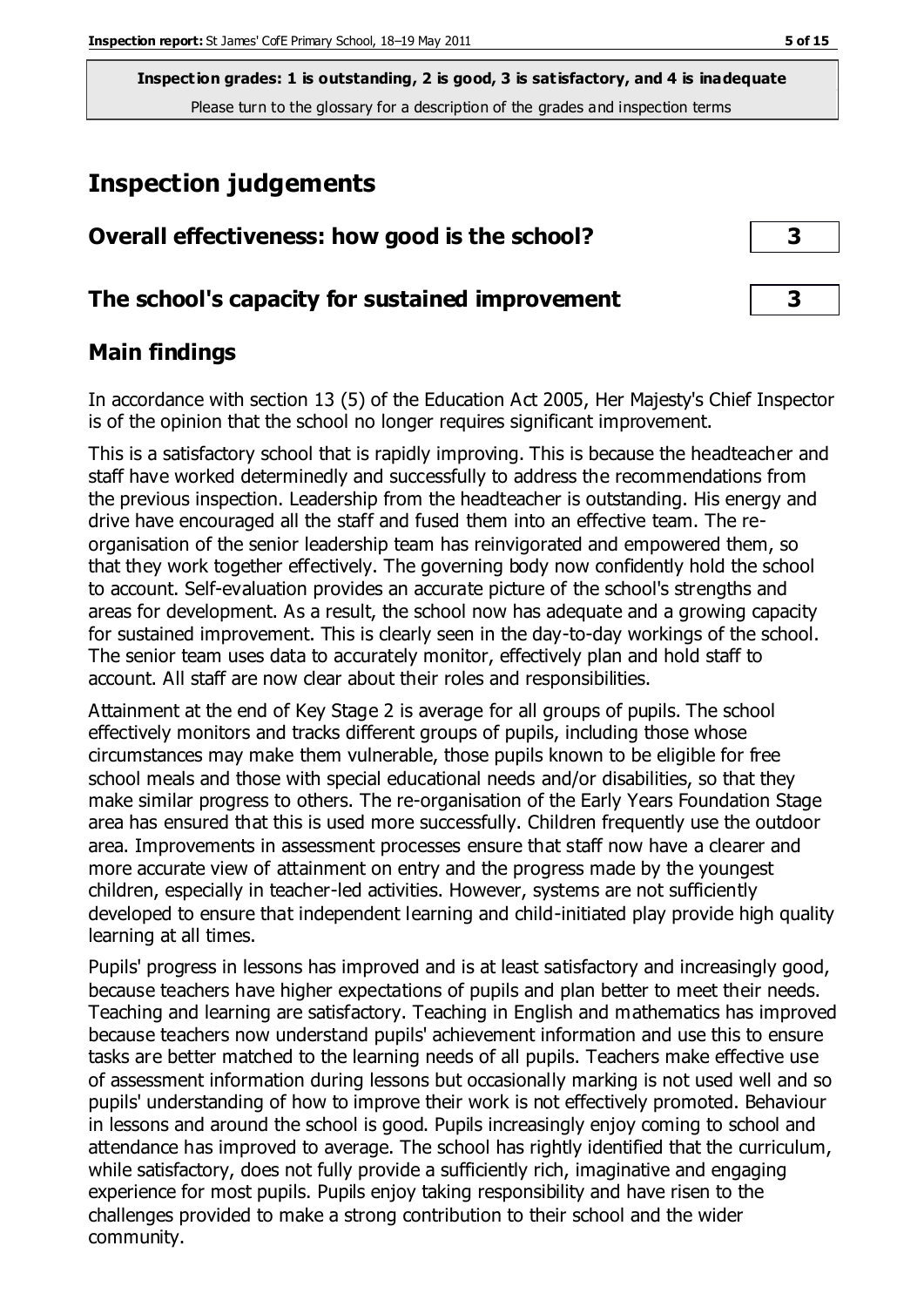The care, guidance and support provided by the school are strengths. The school is effective in tracking pupils' attendance, behaviour, attainment and achievement. Through this, carefully targeted interventions are put in place. For example, the school quickly identifies pupils who need the dedicated support and help provided by the nurture group. Strong partnership working has improved pupils' social awareness and understanding of healthy lifestyles. Well thought-through mentoring and the imaginative use of resources have helped pupils improve a wide range of skills, from sport to reading.

Up to 40% of the schools whose overall effectiveness is judged satisfactory may receive a monitoring visit by an Ofsted inspector before their next section 5 inspection.

# **What does the school need to do to improve further?**

- Continue to raise standards in English and mathematics through:
	- further developing an imaginative and engaging curriculum
	- $-$  ensuring that pupils are more actively involved in learning
	- improving consistency in the quality of marking so that pupils are provided with clear short term targets for improvement.
- Build upon the improvements in the Early Years Foundation Stage by encouraging and monitoring independent learning and child-initiated play to ensure that all children have high quality learning experiences.

# **Outcomes for individuals and groups of pupils 3**

In lessons observed during the inspection, all groups of Year 6 pupils made good progress. The school has quickly identified and addressed where pupils had gaps in their understanding and knowledge. The school has had staffing problems in Year 5 but senior leaders have ensured that these have had minimal impact on pupils. In the best lessons, pupils work well in groups, help each other and discuss how they can improve their work. In a Year 4 'forest school' lesson, pupils displayed high levels of maturity. They cooperated well and took turns. In Key Stage 1, all groups of pupils made satisfactory progress in lessons observed. Writing is still a weakness in Key Stage 1, but well thought through strategies have been put in place to improve this.

Pupils' involvement in their school and the wider community is impressive. They have initiated a wide range of activities from improving the activity play area to cleaning up litter. These experiences have encouraged them to ring companies for quotes for materials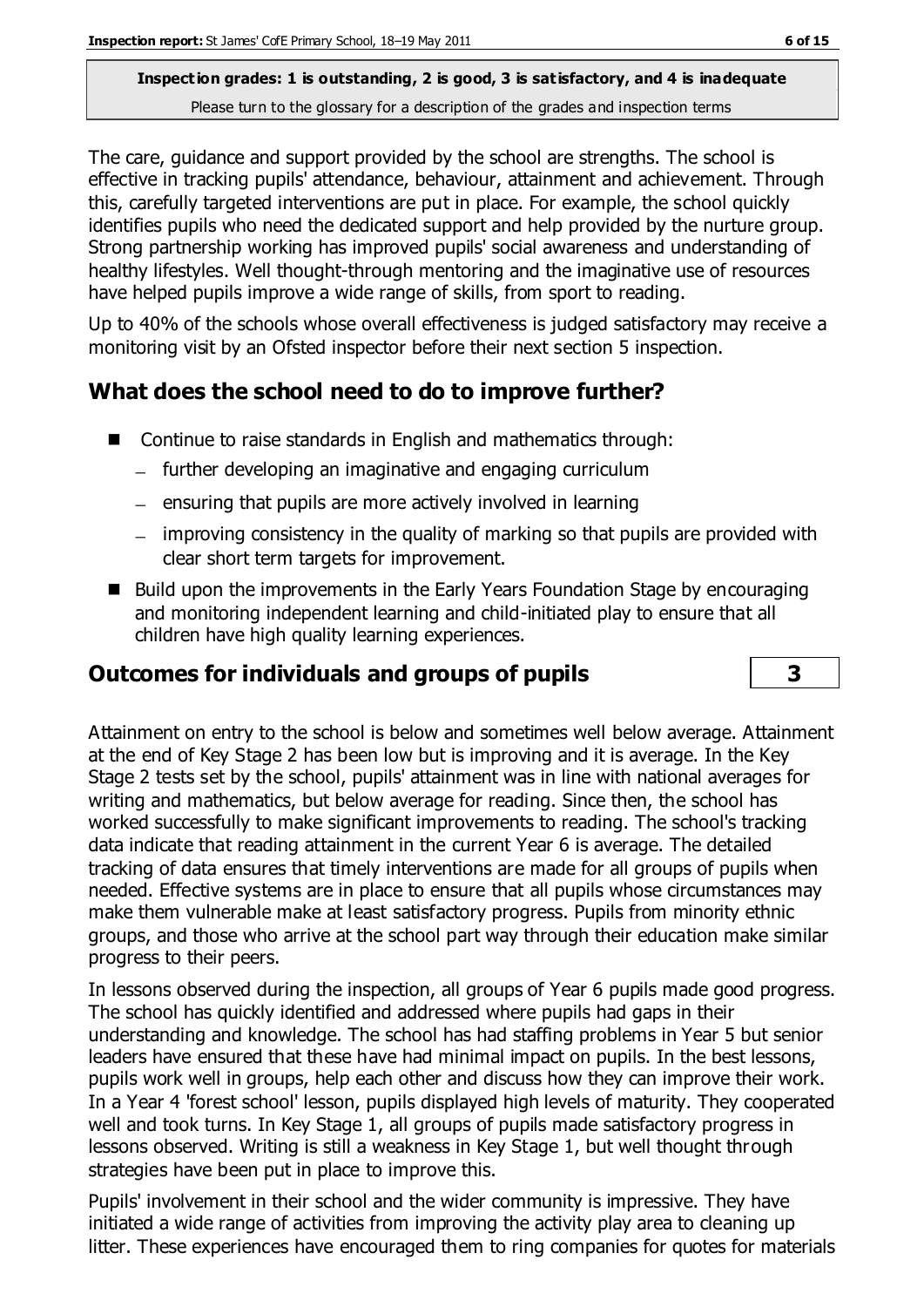and to write to their local Member of Parliament. These activities have increased pupils' self-confidence. Pupils explained how much they enjoyed coming to school and were proud of their school and its achievements.

These are the grades for pupils' outcomes

| Pupils' achievement and the extent to which they enjoy their learning                                                     | 3            |
|---------------------------------------------------------------------------------------------------------------------------|--------------|
| Taking into account:<br>Pupils' attainment <sup>1</sup>                                                                   | 3            |
| The quality of pupils' learning and their progress                                                                        | 3            |
| The quality of learning for pupils with special educational needs and/or disabilities<br>and their progress               | 3            |
| The extent to which pupils feel safe                                                                                      | 2            |
| Pupils' behaviour                                                                                                         | $\mathbf{2}$ |
| The extent to which pupils adopt healthy lifestyles                                                                       | 3            |
| The extent to which pupils contribute to the school and wider community                                                   | $\mathbf{2}$ |
| The extent to which pupils develop workplace and other skills that will contribute to<br>their future economic well-being | 3            |
| Taking into account:<br>Pupils' attendance <sup>1</sup>                                                                   | 3            |
| The extent of pupils' spiritual, moral, social and cultural development                                                   | 3            |

<sup>1</sup> The grades for attainment and attendance are: 1 is high; 2 is above average; 3 is broadly average; and 4 is low

# **How effective is the provision?**

Teaching is satisfactory and improving with an increasing proportion that is good. Lessons are well planned and soundly structured. Pupils understand what the learning outcomes are. In satisfactory lessons, teachers do not always differentiate carefully enough and this limits pupils' opportunities for independent learning. The school is aware of this and has plans in place to address this. Relationships are strong and staff know pupils well. Pupils are encouraged to read each other's work and comment on it. Pupils really enjoyed themselves and their progress was boosted where there were more imaginative approaches to lessons. For example, pupils in a Year 5 lesson were able to use a wide selection of descriptive words to develop their writing. Sometimes teachers talk too much and do not encourage pupils to explain their thinking sufficiently.

Teachers' use of assessment has greatly improved. Frequent checks are made on pupils' understanding and in the best lessons teachers adapt work to take account of this. Marking is positive and frequent, but does not always explain the next steps for pupils and this limits pupils' independent learning. The school has identified these inconsistencies and has plans in place to extend and share its good practice.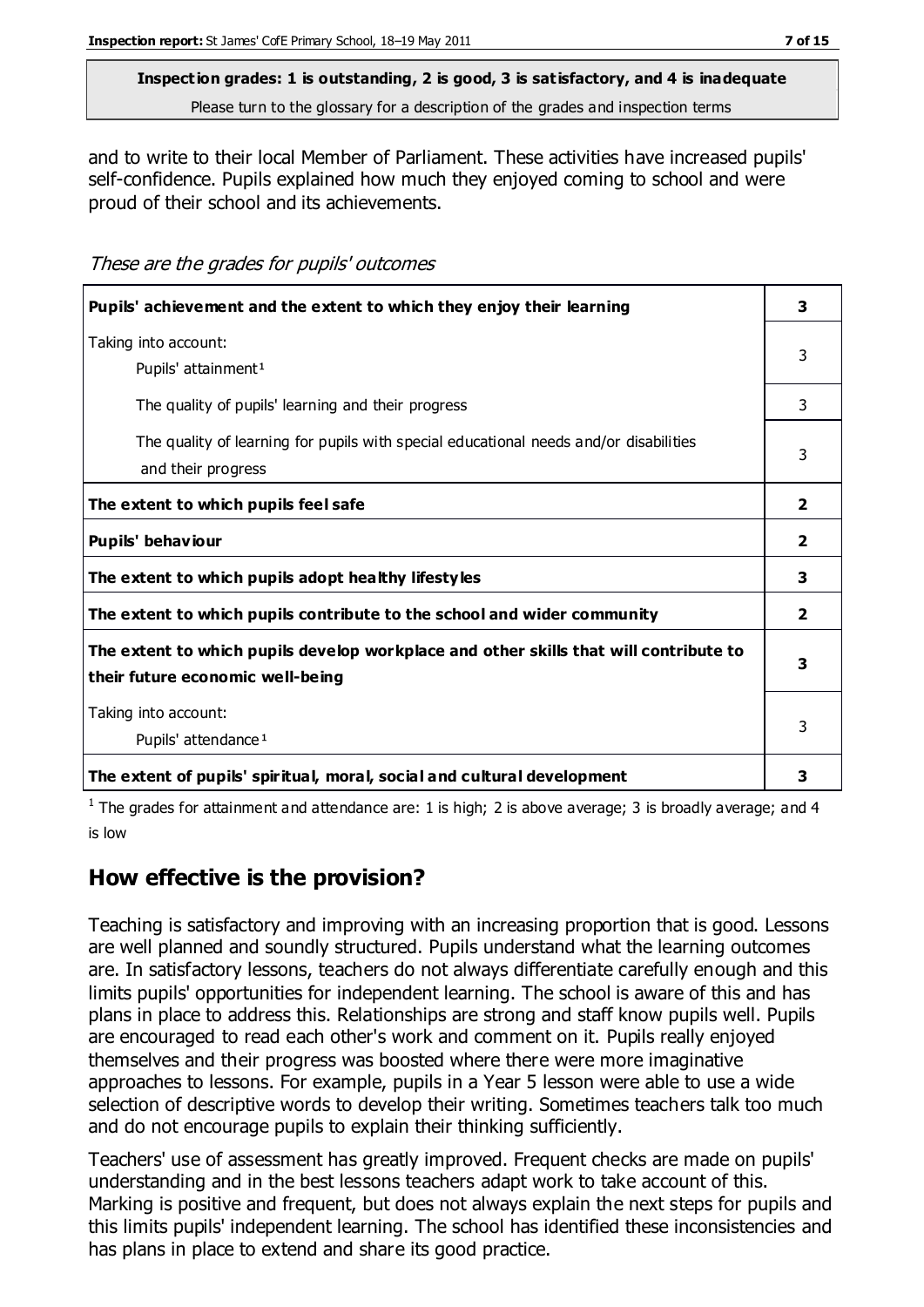The curriculum is satisfactory and generally well organised. Teachers have identified gaps in pupils' previous learning and these are being addressed during afternoon sessions. The school has piloted developing greater curriculum choices for pupils which have developed practical problem-solving and research skills within interesting situations. Attendance rose sharply during the pilot and pupils were very positive about how much more they enjoyed learning. There are insufficient opportunities for pupils to develop and extend their use of English and mathematics across the curriculum.

Care, guidance and support are good. The breakfast club provides a nutritious and calm start to the day so pupils are ready to start their lessons well. Vulnerable pupils have mentoring sessions and their own 'key worker' to oversee their health and well-being. Younger pupils are supported in the nurture group and older pupils in 'helter skelter' and their development is tracked carefully to ensure they make at least appropriate progress.

These are the grades for the quality of provision

| The quality of teaching                                                                                    |  |
|------------------------------------------------------------------------------------------------------------|--|
| Taking into account:<br>The use of assessment to support learning                                          |  |
| The extent to which the curriculum meets pupils' needs, including, where relevant,<br>through partnerships |  |
| The effectiveness of care, guidance and support                                                            |  |

### **How effective are leadership and management?**

The headteacher has developed a culture of high expectations and strong partnership working. He is ably supported by his effective leadership team. New appointments to the team have strengthened it and given a clear focus on school improvement. Each senior manager leads a team of teachers and support staff across the school. This has ensured that school improvement is coherent and is well understood by all staff. Staff routinely make use of a wide range of monitoring information. As a result, target setting is realistic and challenging for all groups of pupils. The school swiftly identifies under performance and speedily addresses pupils' needs appropriately as part of its drive to ensure equality of opportunity. Teams focus on whole school issues and this ensures that all developments occur across all key stages. This has increased staff accountability and encouraged all staff to take up areas of responsibility. All staff now have a secure understanding of what constitutes good teaching and learning. Staff understand how to use data to plan effectively for different groups of learners and to track their progress in their lessons.

Governance is satisfactory. New members of the governing body have increased the expertise and confidence of governors. Thus they are better prepared to challenge the school and hold it to account. Robust safeguarding procedures are in place. Parents and carers are confident that their children are safe. Governors take an active role in ensuring safeguarding is promoted. Strong collaborative partnerships ensure risks to pupils are reduced. The school has worked hard to develop strong links with a wide range of partners which strengthen the school's ethos and enhance the opportunities for pupils. These include encouraging greater participation in reading, sports activities, mentoring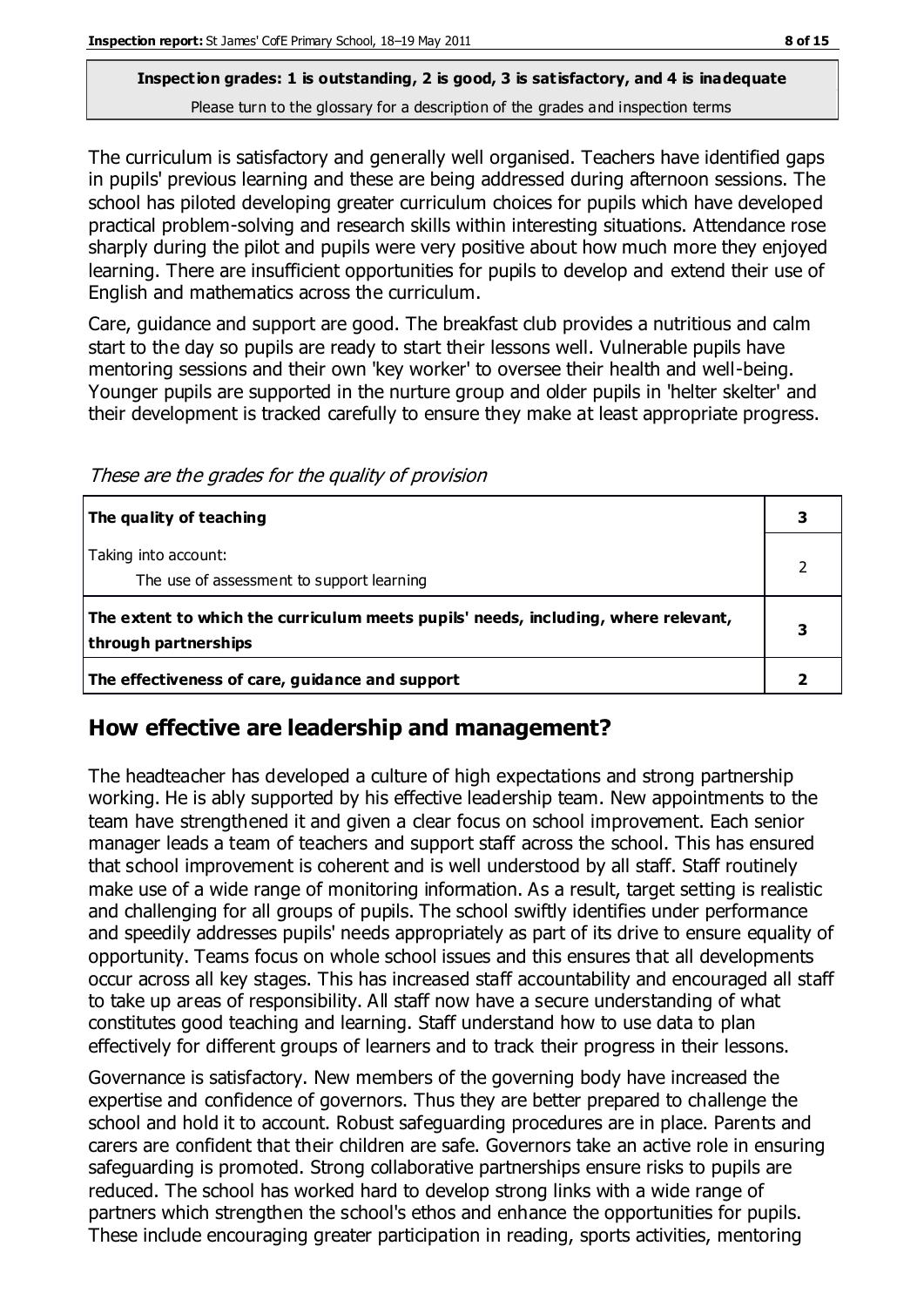and incentives to support better attendance. Community cohesion is satisfactory. The school has audited its provision and developed a sound strategy, building upon the enthusiastic work of the pupils in the wider community.

These are the grades for leadership and management

| The effectiveness of leadership and management in embedding ambition and driving<br><i>improvement</i>                                                           | 2            |
|------------------------------------------------------------------------------------------------------------------------------------------------------------------|--------------|
| Taking into account:<br>The leadership and management of teaching and learning                                                                                   | 2            |
| The effectiveness of the governing body in challenging and supporting the<br>school so that weaknesses are tackled decisively and statutory responsibilities met | 3            |
| The effectiveness of the school's engagement with parents and carers                                                                                             | 2            |
| The effectiveness of partnerships in promoting learning and well-being                                                                                           | $\mathbf{2}$ |
| The effectiveness with which the school promotes equality of opportunity and tackles<br>discrimination                                                           | 3            |
| The effectiveness of safeguarding procedures                                                                                                                     | 2            |
| The effectiveness with which the school promotes community cohesion                                                                                              | 3            |
| The effectiveness with which the school deploys resources to achieve value for money                                                                             | 3            |

# **Early Years Foundation Stage**

Children settle quickly and benefit from well-structured routines and organisation that help them to feel safe, secure and excited about coming to school. They behave well, routines are well established and the children know what is expected of them. This is because adults are good at promoting their personal development and well-being.

By the end of Reception, children have made satisfactory progress, but they attain below average standards in all areas of learning. Children make good progress in learning sounds and letters due to good teaching and the well-structured programme which is in place. This promotes their future success in reading and writing. There is an improved balance of child-initiated and adult-led activities across all areas of learning. There are greater opportunities for independence, investigation and developing communication skills. For example, children took roles from a recently heard story and acted it out. Children worked collaboratively together, taking turns and sharing resources with a high degree of enjoyment. They responded well to the teacher-led activities. Children enjoy their time in this caring environment. However, there are missed opportunities to link observations of what children are doing, to their next steps in learning with sufficient rigour to increase rates of progress. Regular observations and assessments are made but not fully utilised to provide and develop further activities. In addition, opportunities are missed to develop the role of adults during child-initiated activities. Opportunities for enriching children's vocabulary and skills through careful use of questioning are missed. The outside area has been developed recently and promotes learning satisfactorily across all areas of learning.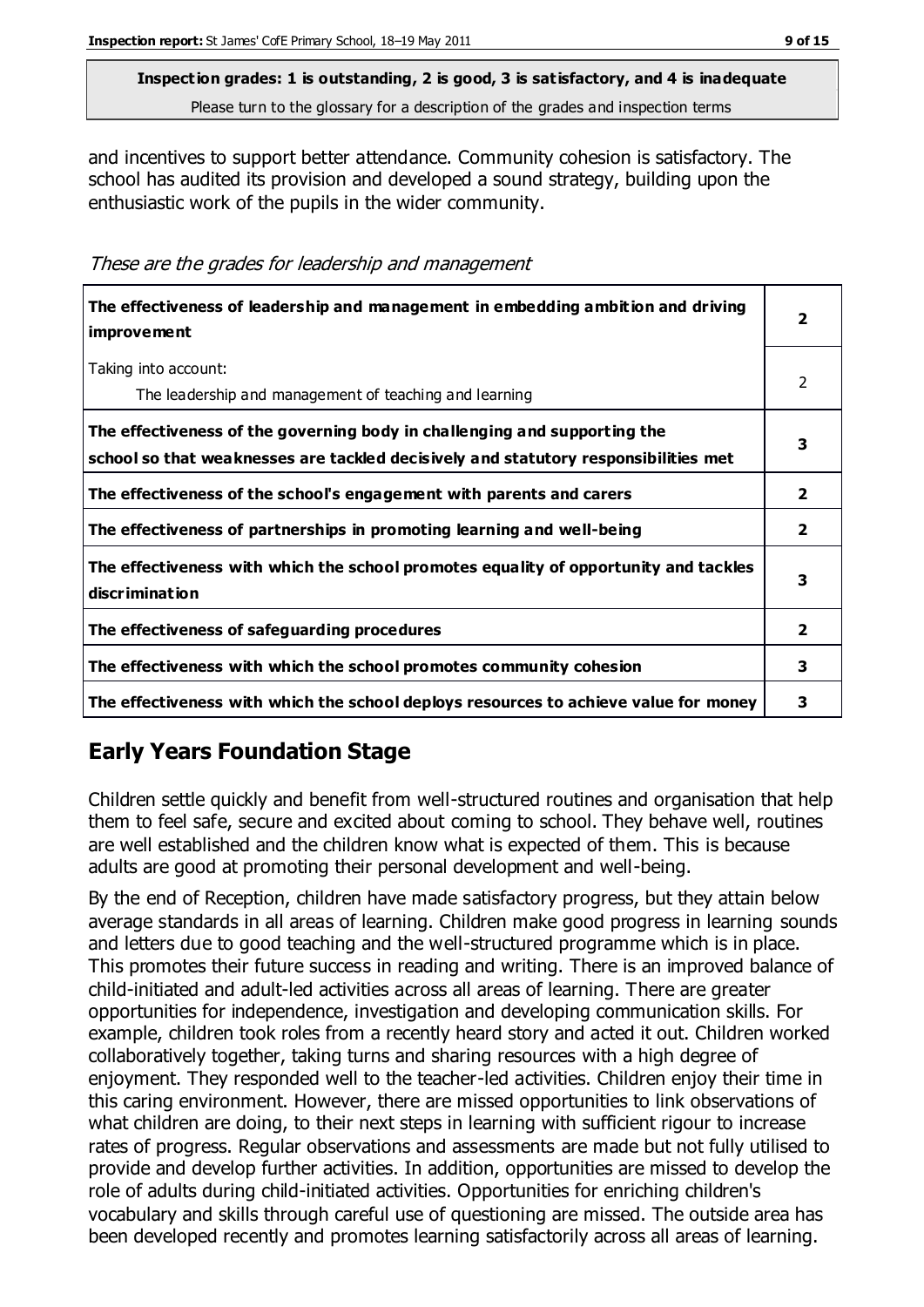The provision is satisfactorily led and managed on a daily basis and the adults work well together as a team. Managers are well supported by the senior leadership team. Staff are more confident in their use and analysis of data. Care is taken to guarantee that all children are equally involved, both indoors and out, with safety and safeguarding being given high priorities. There are improving working relationships with parents and carers. Children value their 'learning journals' which they can share with parents and carers and show their achievements with pride.

These are the grades for the Early Years Foundation Stage

| Overall effectiveness of the Early Years Foundation Stage                             |  |
|---------------------------------------------------------------------------------------|--|
| Taking into account:<br>Outcomes for children in the Early Years Foundation Stage     |  |
| The quality of provision in the Early Years Foundation Stage                          |  |
| The effectiveness of leadership and management of the Early Years Foundation<br>Stage |  |

# **Views of parents and carers**

Parents and carers were fulsome in their praise of the school and its work. They valued the support the school gave to them. This view was corroborated by survey evidence. The very large majority of parents and carers who responded to the questionnaires were full of praise for the school and the support it provides their children. Parents and carers expressed very few concerns about the school. The replies from questionnaires were well above average for positive responses to all questions. Inspectors investigated all parental concerns. They were able to confirm that the school acted upon any concerns raised by parents and carers, or pupils and followed them up assiduously. The school has appropriate policies in place with regard to the issues raised by parents and carers and procedures are followed consistently.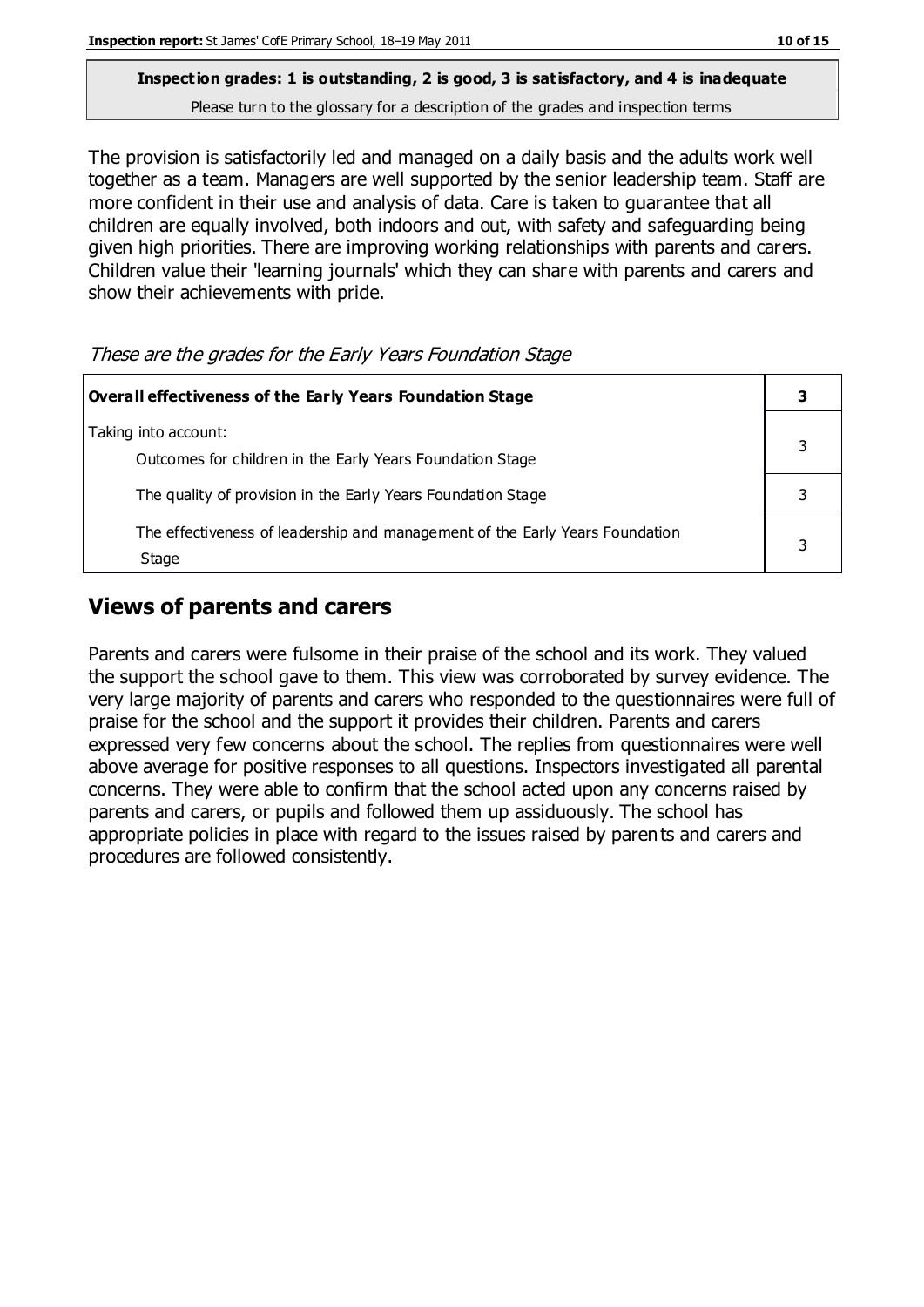#### **Responses from parents and carers to Ofsted's questionnaire**

Ofsted invited all the registered parents and carers of pupils registered at St James' CofE Primary School to complete a questionnaire about their views of the school.

In the questionnaire, parents and carers were asked to record how strongly they agreed with 13 statements about the school. The inspection team received 108 completed questionnaires by the end of the on-site inspection. In total, there are 388 pupils registered at the school.

| <b>Statements</b>                                                                                                                                                                                                                                       |              | <b>Strongly</b><br>agree |              | <b>Agree</b>  |              | <b>Disagree</b> |                | <b>Strongly</b><br>disagree |
|---------------------------------------------------------------------------------------------------------------------------------------------------------------------------------------------------------------------------------------------------------|--------------|--------------------------|--------------|---------------|--------------|-----------------|----------------|-----------------------------|
|                                                                                                                                                                                                                                                         | <b>Total</b> | $\frac{0}{0}$            | <b>Total</b> | $\frac{0}{0}$ | <b>Total</b> | $\frac{0}{0}$   | <b>Total</b>   | $\frac{0}{0}$               |
| My child enjoys school                                                                                                                                                                                                                                  | 68           | 63                       | 36           | 33            | 3            | 3               | $\mathbf{1}$   | $\mathbf{1}$                |
| The school keeps my child<br>safe                                                                                                                                                                                                                       | 62           | 57                       | 43           | 40            | $\mathbf{1}$ | 1               | $\mathbf{1}$   | $\mathbf{1}$                |
| My school informs me about<br>my child's progress                                                                                                                                                                                                       | 47           | 44                       | 54           | 50            | 5            | 5               | $\overline{2}$ | $\overline{2}$              |
| My child is making enough<br>progress at this school                                                                                                                                                                                                    | 47           | 44                       | 56           | 52            | 4            | 4               | 1              | $\mathbf{1}$                |
| The teaching is good at this<br>school                                                                                                                                                                                                                  | 51           | 47                       | 55           | 51            | $\mathbf{1}$ | $\mathbf{1}$    | $\mathbf{1}$   | $\mathbf{1}$                |
| The school helps me to<br>support my child's learning                                                                                                                                                                                                   | 41           | 38                       | 61           | 56            | 3            | 3               | $\mathbf{1}$   | $\mathbf{1}$                |
| The school helps my child to<br>have a healthy lifestyle                                                                                                                                                                                                | 44           | 41                       | 60           | 56            | 3            | 3               | 1              | 1                           |
| The school makes sure that<br>my child is well prepared for<br>the future (for example<br>changing year group,<br>changing school, and for<br>children who are finishing<br>school, entering further or<br>higher education, or entering<br>employment) | 42           | 39                       | 57           | 53            | $\mathbf{1}$ | 1               | $\mathbf{1}$   | $\mathbf{1}$                |
| The school meets my child's<br>particular needs                                                                                                                                                                                                         | 35           | 32                       | 67           | 62            | 4            | 4               | 1              | $\mathbf{1}$                |
| The school deals effectively<br>with unacceptable behaviour                                                                                                                                                                                             | 53           | 49                       | 49           | 45            | 4            | $\overline{4}$  | 1              | $\mathbf{1}$                |
| The school takes account of<br>my suggestions and concerns                                                                                                                                                                                              | 30           | 28                       | 66           | 61            | 6            | 6               | 1              | 1                           |
| The school is led and<br>managed effectively                                                                                                                                                                                                            | 42           | 39                       | 56           | 52            | $\mathbf{1}$ | $\mathbf{1}$    | $\mathbf{1}$   | $\mathbf{1}$                |
| Overall, I am happy with my<br>child's experience at this<br>school                                                                                                                                                                                     | 56           | 52                       | 49           | 45            | $\mathbf{1}$ | $\mathbf{1}$    | $\mathbf{1}$   | $\mathbf{1}$                |

The table above summarises the responses that parents and carers made to each statement. The percentages indicate the proportion of parents and carers giving that response out of the total number of completed questionnaires. Where one or more parents and carers chose not to answer a particular question, the percentages will not add up to 100%.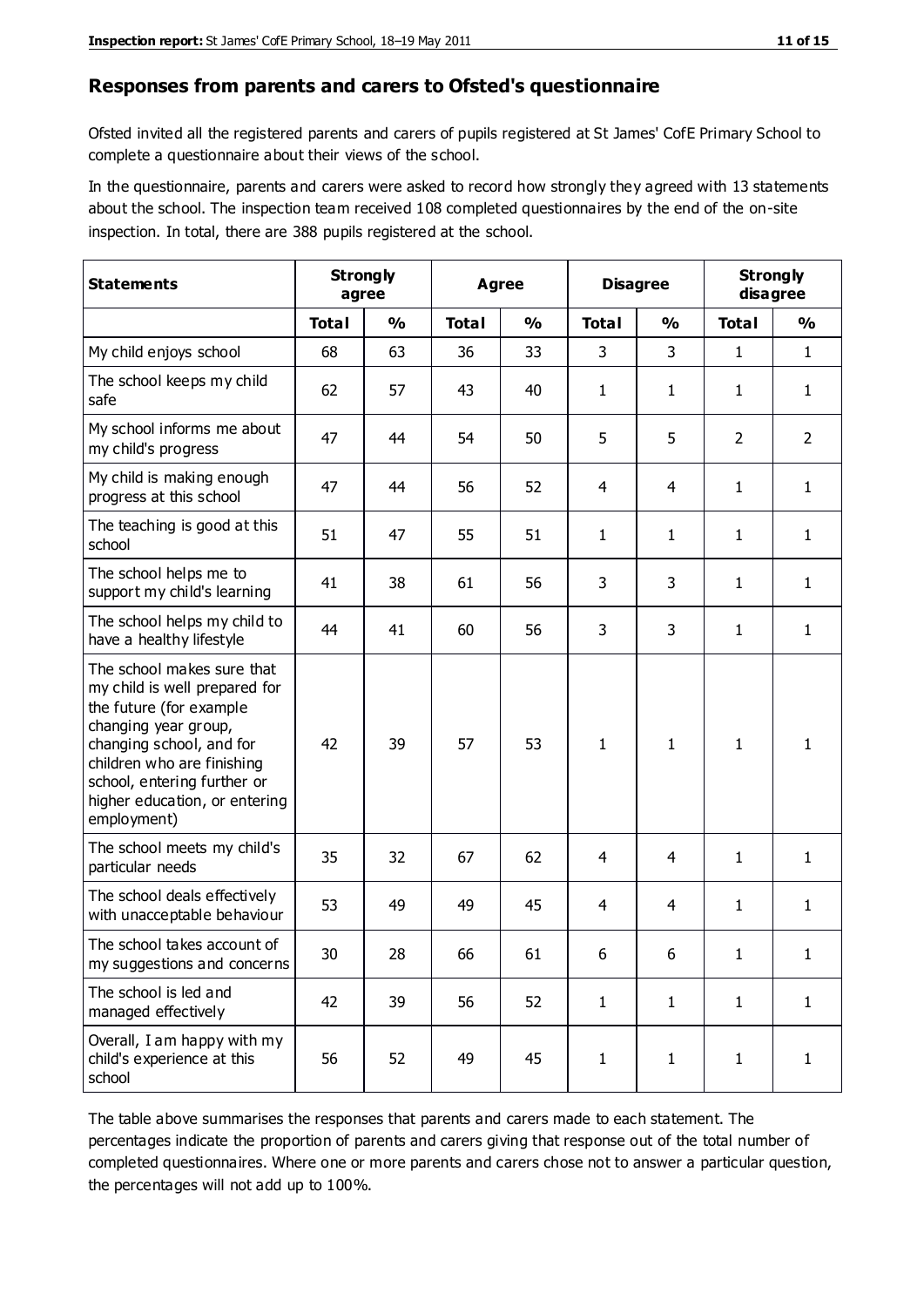# **Glossary**

| Grade   | <b>Judgement</b> | <b>Description</b>                                                                                                                                                                                                            |
|---------|------------------|-------------------------------------------------------------------------------------------------------------------------------------------------------------------------------------------------------------------------------|
| Grade 1 | Outstanding      | These features are highly effective. An outstanding school<br>provides exceptionally well for all its pupils' needs.                                                                                                          |
| Grade 2 | Good             | These are very positive features of a school. A school that<br>is good is serving its pupils well.                                                                                                                            |
| Grade 3 | Satisfactory     | These features are of reasonable quality. A satisfactory<br>school is providing adequately for its pupils.                                                                                                                    |
| Grade 4 | Inadequate       | These features are not of an acceptable standard. An<br>inadequate school needs to make significant improvement<br>in order to meet the needs of its pupils. Ofsted inspectors<br>will make further visits until it improves. |

### **What inspection judgements mean**

## **Overall effectiveness of schools**

|                       | Overall effectiveness judgement (percentage of schools) |      |                     |                   |  |
|-----------------------|---------------------------------------------------------|------|---------------------|-------------------|--|
| <b>Type of school</b> | <b>Outstanding</b>                                      | Good | <b>Satisfactory</b> | <b>Inadequate</b> |  |
| Nursery schools       | 46                                                      | 48   | 6                   |                   |  |
| Primary schools       | 6                                                       | 47   | 40                  | 7                 |  |
| Secondary schools     | 12                                                      | 39   | 38                  | 11                |  |
| Sixth forms           | 13                                                      | 42   | 41                  | 3                 |  |
| Special schools       | 28                                                      | 49   | 19                  | 4                 |  |
| Pupil referral units  | 14                                                      | 45   | 31                  | 10                |  |
| All schools           | 10                                                      | 46   | 37                  |                   |  |

New school inspection arrangements were introduced on 1 September 2009. This means that inspectors now make some additional judgements that were not made previously.

The data in the table above are for the period 1 September 2010 to 31 December 2010 and are consistent with the latest published official statistics about maintained school inspection outcomes (see **[www.ofsted.gov.uk](http://www.ofsted.gov.uk/)**).

The sample of schools inspected during 2010/11 was not representative of all schools nationally, as weaker schools are inspected more frequently than good or outstanding schools.

Percentages are rounded and do not always add exactly to 100.

Sixth form figures reflect the judgements made for the overall effectiveness of the sixth form in secondary schools, special schools and pupil referral units.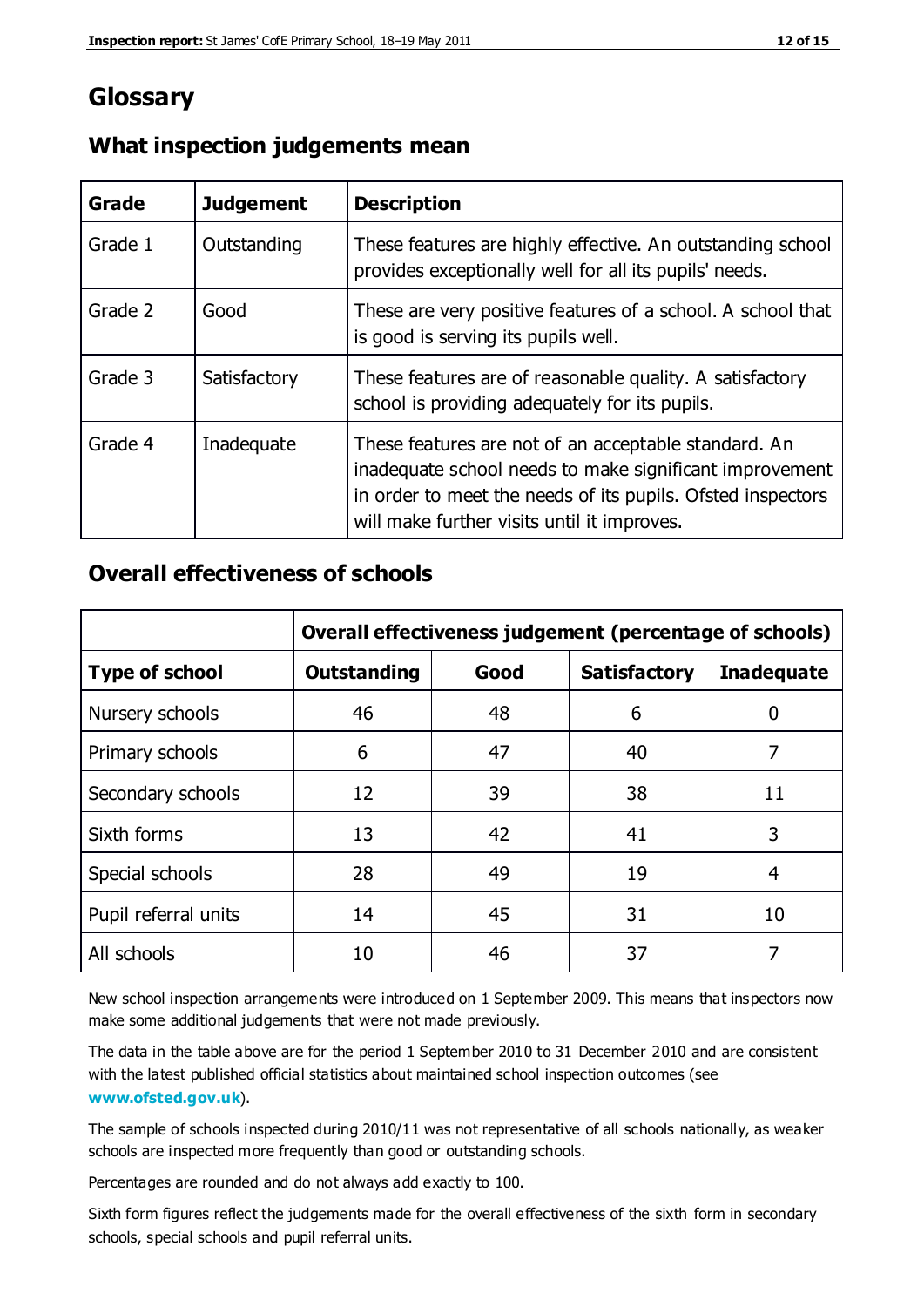# **Common terminology used by inspectors**

| Achievement:                  | the progress and success of a pupil in their learning,<br>development or training.                                                                                                                                                          |
|-------------------------------|---------------------------------------------------------------------------------------------------------------------------------------------------------------------------------------------------------------------------------------------|
| Attainment:                   | the standard of the pupils' work shown by test and<br>examination results and in lessons.                                                                                                                                                   |
| Capacity to improve:          | the proven ability of the school to continue<br>improving. Inspectors base this judgement on what<br>the school has accomplished so far and on the quality<br>of its systems to maintain improvement.                                       |
| Leadership and management:    | the contribution of all the staff with responsibilities,<br>not just the headteacher, to identifying priorities,<br>directing and motivating staff and running the school.                                                                  |
| Learning:                     | how well pupils acquire knowledge, develop their<br>understanding, learn and practise skills and are<br>developing their competence as learners.                                                                                            |
| <b>Overall effectiveness:</b> | inspectors form a judgement on a school's overall<br>effectiveness based on the findings from their<br>inspection of the school. The following judgements,<br>in particular, influence what the overall effectiveness<br>judgement will be. |
|                               | The school's capacity for sustained<br>improvement.                                                                                                                                                                                         |
|                               | Outcomes for individuals and groups of pupils.                                                                                                                                                                                              |
|                               | The quality of teaching.                                                                                                                                                                                                                    |
|                               | The extent to which the curriculum meets<br>pupils' needs, including, where relevant,<br>through partnerships.                                                                                                                              |
|                               | The effectiveness of care, guidance and<br>support.                                                                                                                                                                                         |
| Progress:                     | the rate at which pupils are learning in lessons and<br>over longer periods of time. It is often measured by<br>comparing the pupils' attainment at the end of a key                                                                        |

stage with their attainment when they started.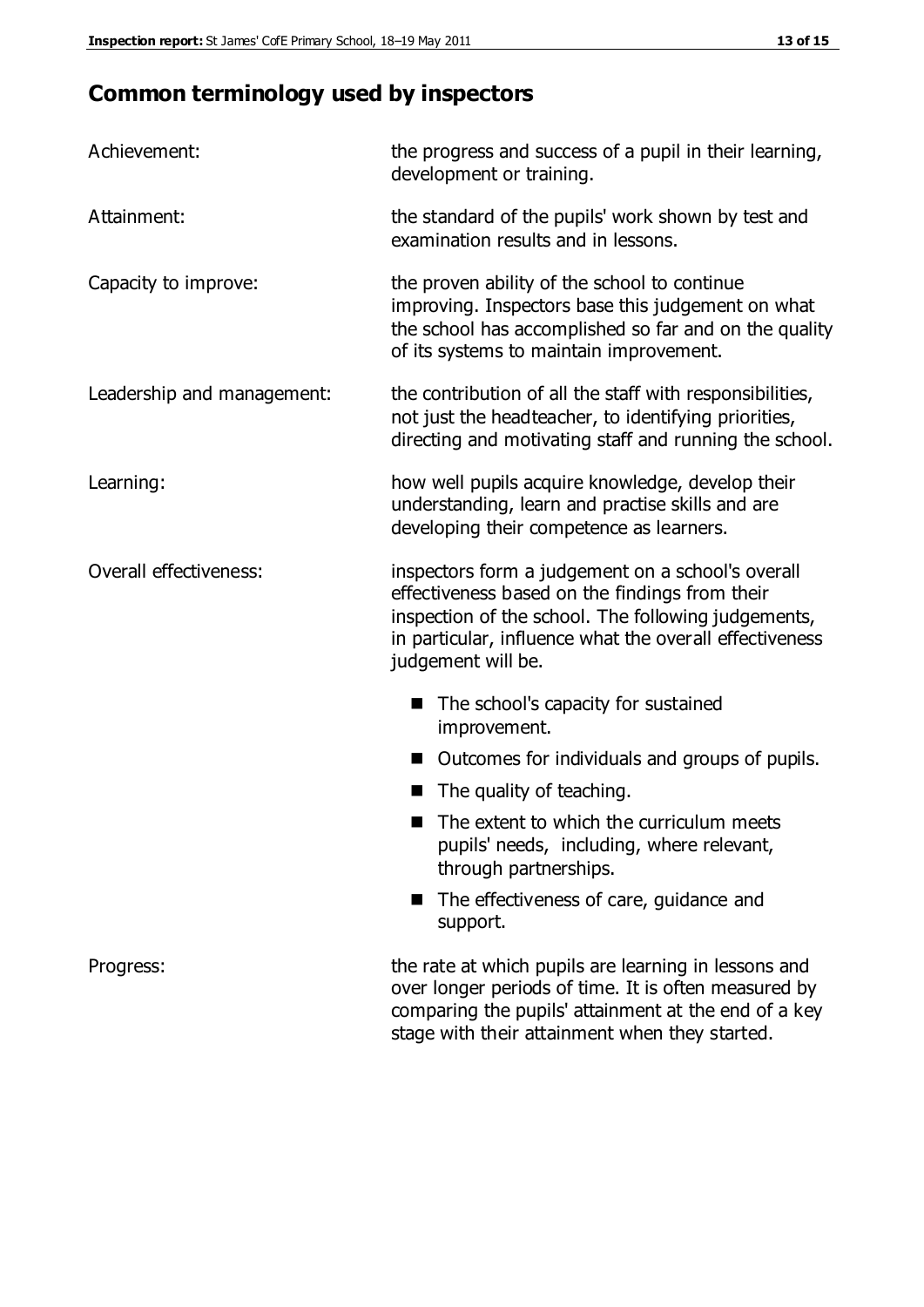### **This letter is provided for the school, parents and carers to share with their children. It describes Ofsted's main findings from the inspection of their school.**

20 May 2011

Dear Pupils

#### **Inspection of St James' CofE Primary School, Oldbury B69 1BG**

Thank you for your warm, friendly welcome that you gave to the inspection team. Your answers and comments were of great help to us in finding out about your school. You go to a satisfactory and rapidly improving school. It provides you with a safe and caring environment that enables you to develop well as confident learners and contribute to your community.

Your school is led outstandingly well by the headteacher, who is ably supported by the senior leadership team and your dedicated teachers, teaching assistants and governors. Together they make sure you do well in school and aspire to great things. All staff care about you and encourage you. We were very impressed by your good behaviour in lessons and around the school. You must maintain your high standards of behaviour and respect for each other because this will help you to achieve your high ambitions. Teaching and learning are satisfactory and improving and you are beginning to learn well; this is helped by the good relationships you have with staff. The curriculum is satisfactory and we have asked the school to develop this so that you can practise your English and mathematics in more interesting ways. Marking is positive and we have asked the staff to improve its use so that you understand your next steps targets more fully. Your attendance has improved - well done! Please keep that up. The school has worked hard to improve the Early Years Foundation Stage. We have asked the school to improve this further by working on the way the children learn through the things they choose to do rather than the things teachers choose.

We wish you continued success in all you do.

Yours sincerely

Michelle Parker

Her Majesty's Inspector